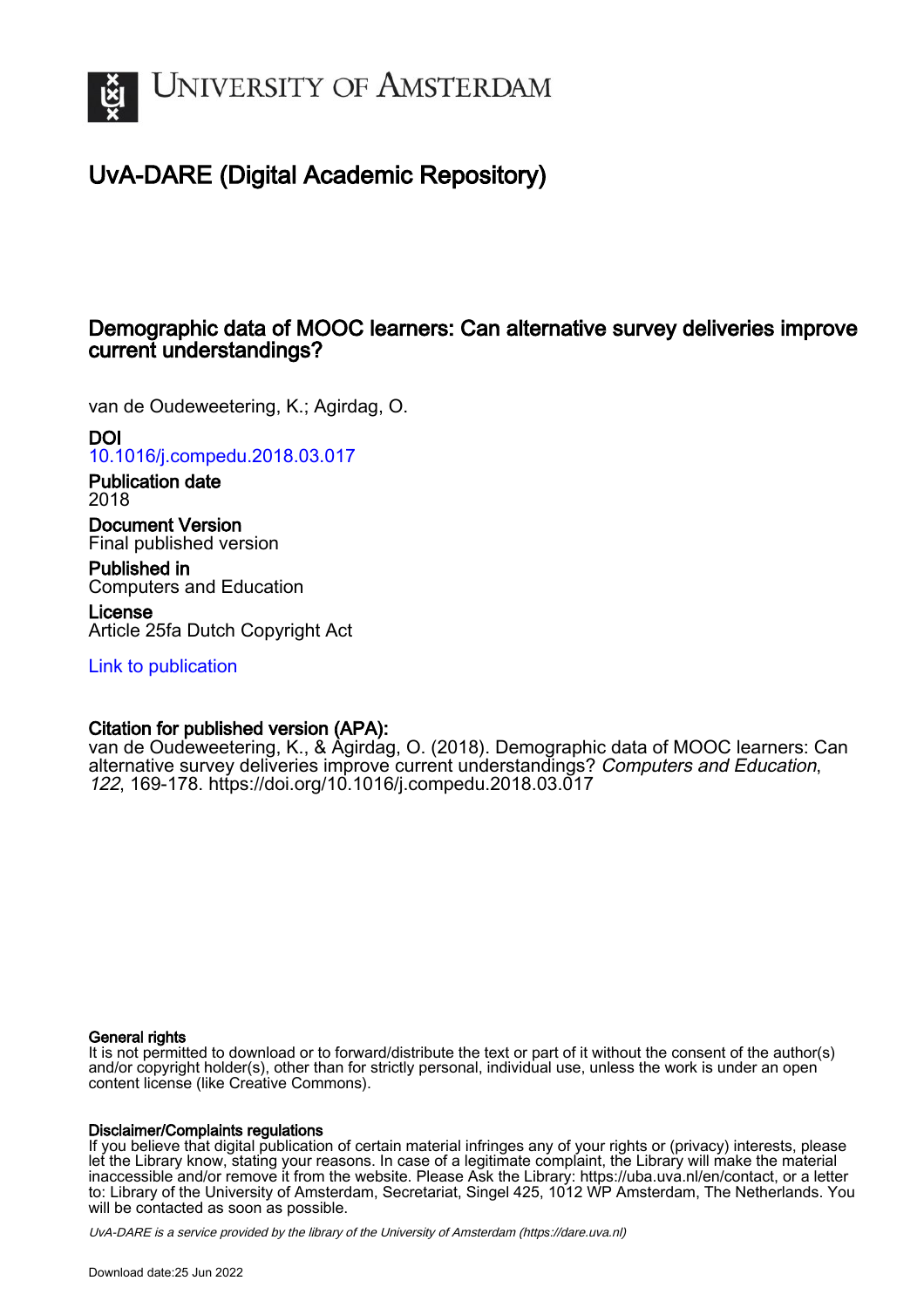Contents lists available at [ScienceDirect](http://www.sciencedirect.com/science/journal/03601315)



# Computers & Education

journal homepage: [www.elsevier.com/locate/compedu](https://www.elsevier.com/locate/compedu)

# Demographic data of MOOC learners: Can alternative survey deliveries improve current understandings?



**Computers**<br>Education

Karmijn van de Oudeweetering $^{\ast,1}$  $^{\ast,1}$  $^{\ast,1}$ , Orhan Agirdag $^2$  $^2$ 

Department of Educational Sciences, University of Amsterdam, Nieuwe Achtergracht 127, 1018 WS Amsterdam, The Netherlands

#### ARTICLE INFO

Keywords: Massive open online courses MOOC Demographic survey Demographics Response rate Response errors

## ABSTRACT

Although demographic data in Massive Open Online Courses (MOOCs) have regularly been reported, these data are mainly retrieved through email-based surveys with very low response rates. This indicates an increased risk of misrepresentation. This study examined whether a survey embedded in the MOOC environment could yield higher response rates, could affect the representation of demographics and influence the estimated effects of demographics on learning outcomes. In six MOOCs, learners  $(N = 3834)$  were randomly assigned to receive a demographic survey only by email or to receive the embedded survey too. Results showed that the inclusion of the embedded survey caused response to increase from 6.9% to 61.5%. Although survey delivery barely affected the representation of demographics, it did influence the estimated effects of parental education and country of residence on learning outcomes. The findings raise awareness about the importance of survey delivery for response rates and data quality in MOOCs.

## 1. Introduction

The launch of the first globally recognized Massive Open Online Course (MOOC) in 2008 created expectations about new possibilities for the higher education sector. MOOCs are online, mainly university-level courses that can integrate learning materials like video-lectures, assessments and interaction tools and that allow unrestricted and unconditional enrollment against no or small payments. Considering that MOOCs are less expensive, less selective and more time- and place flexible than traditional higher education, it has been expected that they could favor less privileged populations to engage in further learning (e.g., [Kay, Reimann,](#page-9-0) [Diebold, & Kummerfeld, 2013](#page-9-0)). Still, it has also been questioned whether distance education programs, like MOOCs, are capable of attracting and serving underprivileged individuals ([Lee, 2017](#page-9-1)). In order to understand their reach, various studies have surveyed demographic data of learners in MOOCs. These data have generally shown that well-educated, well-paid individuals from an ethnic majority or from developed countries are overrepresented in MOOCs [\(Christensen et al., 2013;](#page-9-2) [Stich & Reeves, 2017\)](#page-10-0). Moreover, these data suggest that learners who are actually less educated or live in less developed countries are less likely to complete the course or to achieve relevant learning goals ([Greene, Oswald, & Pomerantz, 2015;](#page-9-3) [Hood, Littlejohn, & Milligan, 2015](#page-9-4); [Kizilcec, Saltarelli,](#page-9-5) [Reich, & Cohen, 2017](#page-9-5)).

Notwithstanding, demographic data are mainly retrieved through email-based surveys with very low response rates ([van de](#page-9-6) [Oudeweetering & Agirdag, 2018\)](#page-9-6). For example, one of the most frequently cited studies to present demographics of MOOC learners received response from 4.3 percent of the targeted population of learners ([Christensen et al., 2013](#page-9-2)). The main problem with such low

<span id="page-1-0"></span><sup>∗</sup> Corresponding author.

Received 26 September 2017; Received in revised form 22 March 2018; Accepted 24 March 2018 Available online 27 March 2018 0360-1315/ © 2018 Elsevier Ltd. All rights reserved.

E-mail address: [karmijn.vandeoudeweetering@kuleuven.be](mailto:karmijn.vandeoudeweetering@kuleuven.be) (K. van de Oudeweetering).

<span id="page-1-1"></span><sup>1</sup> Methodology of Educational Sciences Research Group, University of Leuven, Tiensestraat 102, 3000 Leuven, Belgium.

<span id="page-1-2"></span><sup>2</sup> Laboratory for Education and Society, University of Leuven, Andreas Vesaliusstraat 2, 3000 Leuven, Belgium.

<https://doi.org/10.1016/j.compedu.2018.03.017>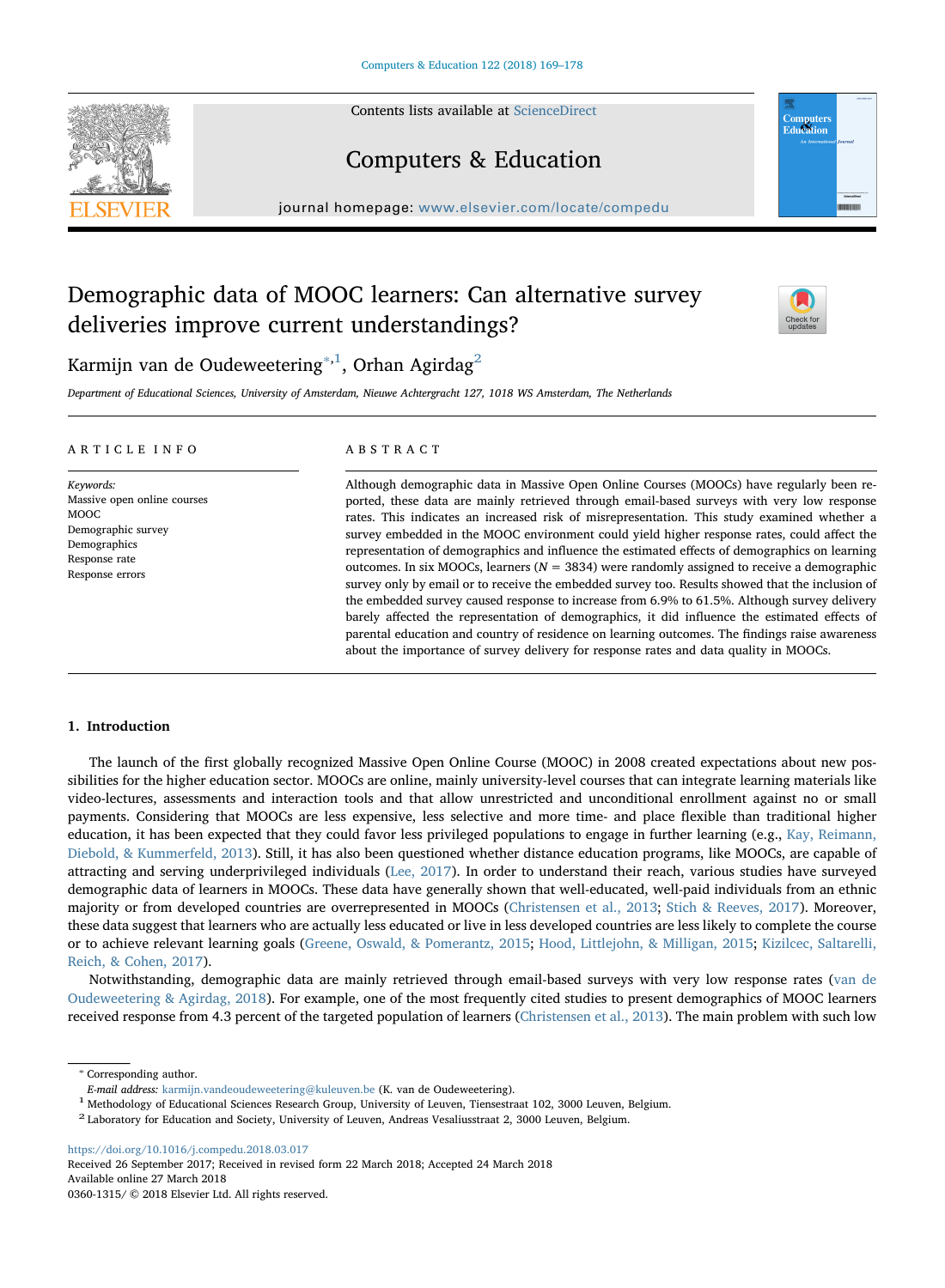response rates is that they decrease the likelihood of representative results ([Fan & Yan, 2010\)](#page-9-7). Especially since socially relevant demographics such as income level, educational attainment and ethnic background could influence response to web-surveys ([Couper,](#page-9-8) [Kapteyn, Schonlau, & Winter 2007\)](#page-9-8), it is probable that MOOC data resulting from surveys with low response rates misrepresent the actual population. In turn, the misrepresentation could distort the estimated effects of demographics on completion or other learning outcomes. There have been studies that noticed this issue and adopted strategies to enhance response and representativeness in MOOC surveys. However, these strategies have not been ethically desirable, since these either obligated participation [\(Ho et al.,](#page-9-9) [2015\)](#page-9-9) or favored respondents over non-respondents in course-related activities [\(Gates, Wilkins, Conlon, Mossing, & Eftink, 2013\)](#page-9-10). This shows that there are several issues that research needs to tackle in order to gain accurate knowledge about the demographic characteristics of the MOOC population and, consequently, the degree of equality in MOOC participation.

First, it is important to raise attention for the issue of response bias. It is an issue that is barely reported in studies using surveys in MOOCs, while it is a necessary aspect to acknowledge when interpreting the validity of research findings. Consequently, research is needed to understand how response rates might influence knowledge on the demographic background of MOOC learners and completers. It is further relevant to explore strategies that help to increase the response rates and enhance representativeness in MOOCs surveys, without violating ethics of voluntary research participation.

## 2. Background

## 2.1. Increasing response rates

The low response to MOOC surveys may be typical for their online delivery, as it is seen that response rates are generally lower for surveys that are web-based than for surveys using other delivery modes [\(Fan & Yan, 2010\)](#page-9-7). One significant theory that may help to understand these low response rates, and how they may be raised, is the social exchange theory. This theory assumes that survey response is a rational decision that is based on cost-benefit considerations ([Porter, 2004](#page-10-1)). Studies based on this theory have mainly focused on raising benefits towards survey participation, especially financial in nature (e.g., [Galesic & Bosnjak, 2009](#page-9-11); [Laguilles,](#page-9-12) [Williams, & Saunders, 2011\)](#page-9-12). However, applying monetary rewards can be too costly in large samples and might even induce unethical stresses for those in underprivileged circumstances. Hence, focusing on the minimization of costs for respondents might be a more appropriate approach in MOOC research.

Considering that costs of survey response are mainly related to time and effort, reducing inconvenience in survey participation seems to be a good measure to increase response rates [\(Han, Albaum, Wiley, & Thirkell, 2009\)](#page-9-13). Some of the most evident inconveniences of default email-based MOOC surveys are the necessary access through hyperlinks with extended loading times, the overburdening of email inboxes or simple disappearance of the emails in spam folders [\(Fan & Yan, 2010](#page-9-7); [Reips, 2000](#page-10-2), pp. 95–104; [Sax, Gilmartin, & Bryant, 2003](#page-10-3)). These hindrances can easily be overcome my changing the delivery mode. That is, the MOOC learning environment provides great opportunities to deliver surveys in a user-friendly way. For example, it is possible to embed ungraded and optional quizzes in the course environment. In this way, learners are presented with the survey while they are actually active in the course, they do not have to open extra screens and the size and content of the survey is directly visible to them.

#### 2.2. Response errors and represented demographics of MOOC learners

Raising response to demographic surveys in MOOCs is mainly important as it reduces the risk of response error. Response error occurs when samples do not reflect the actual population because respondents share specific characteristics that are not generally shared among non-respondents, including demographics ([Grandcolas, Rettie, & Marusenko, 2003](#page-9-14)). In other web-surveys, for example, it is seen that respondents are more likely to be male, relatively young, well-educated and member of an ethnic majority ([Bandilla, Couper, & Kaczmirek, 2014\)](#page-9-15). There has been some empirical evidence to expect response errors in MOOC surveys as well. For example, one study found that female and well-educated learners were more likely to be in the survey sample than would be expected based on the platform population ([Stich & Reeves, 2017\)](#page-10-0). Other studies, using purposive samples, found that learners who were formal students at a university or followed the course in other languages than English, French or Spanish were more inclined to respond to a survey ([Annear et al., 2015](#page-9-16); [Colas, Sloep, & Garreta-Domingo, 2016\)](#page-9-17). Thus, these studies suggest that socially relevant variables like gender, educational attainment and cultural background could play a role in response to web-surveys and MOOC surveys in specific. This means that current conclusions about the demographic composition of MOOC populations could be inaccurate. However, as these findings are not replicated across different studies and MOOCs, it remains uncertain what groups might be over- or underrepresented in the current demographic surveys. Even though statistical methods are advocated to detect misrepresentations on a larger scale, the sensitivity and accuracy of these methods deteriorates with the magnitude of non-response and the size of the associated response error [\(Kizilcec, 2014;](#page-9-18) [Schouten, Cobben, & Bethlehem, 2009](#page-10-4)). For this reason, consistent research on strategies to increase response remains highly important for the validity of research results.

#### 2.3. Estimated association between demographic background and completion

Response errors might not only influence knowledge on the demographic background of MOOC learners. In addition, the measured effects of demographic background on MOOC learning outcomes are possibly confounded by response errors in demographic surveys ([van de Oudeweetering & Agirdag, 2018](#page-9-6)). There are even grounded reasons to expect distortions in these findings. For example, several studies indicated that survey response rates were higher among those who complete a course than among the non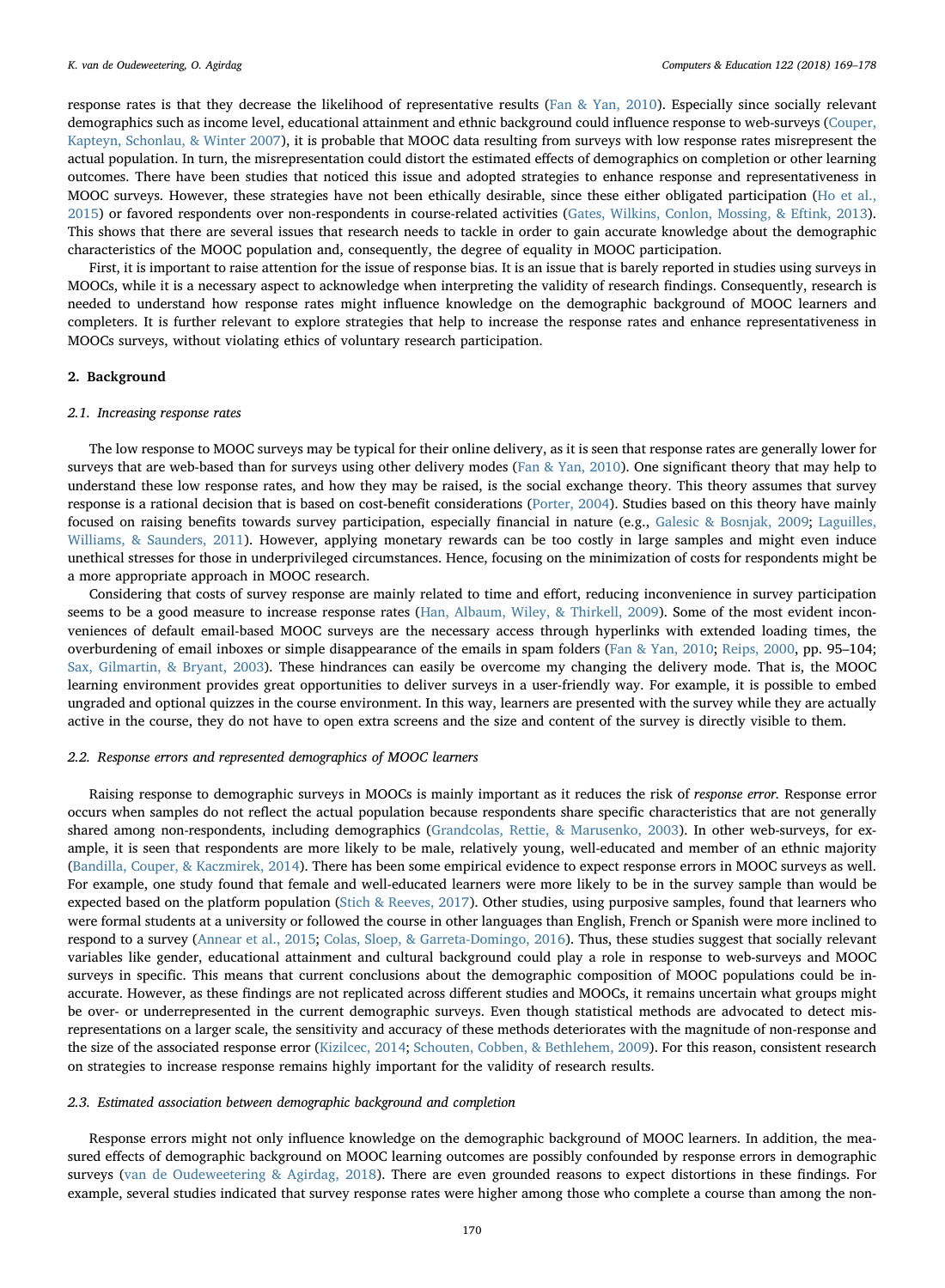completing population (e.g., [Cisel, Bachelet, & Bruillard, 2014](#page-9-19), pp. 403–404; [Rizzardini, Gütl, Chang, & Morales, 2014\)](#page-10-5). In turn, response is lower for those who are less successful in assignments and quizzes ([Gates, Wilkins, Conlon, Mossing, & Eftink, 2014\)](#page-9-10). Response rates also appeared to be higher in undergraduate and graduate level courses in comparison to high school level courses ([Kizilcec, Piech, & Schneider, 2013](#page-9-20)). As non-completers and less educated learners are less likely to be part of the monitored sample, the omission of their data might skew the estimated association between demographics and learning outcomes. To distinguish the effect of demographics more accurately, it is further important to consider that some learners never attempt assignments or exams, do not have the intention to complete the MOOC or might have different levels of background knowledge ([Belanger & Thornton, 2013;](#page-9-21) [Greene et al., 2015;](#page-9-3) [Phan, McNeil, & Robin, 2016](#page-10-6)). Accounting for respondents' learning behavior, motivations and background knowledge is therefore also relevant when investigating the association between demographic backgrounds and learning outcomes.

## 2.4. The present study

This study aims to examine whether delivering a survey in the MOOC environment in addition to the regular email-based survey will yield higher response rates and alternative outcomes than solely distributing email-based surveys. The assumption is that the additional survey will make survey response more convenient, specifically because it is presented in the MOOC environment, which could cause a decrease in non-response and in the likelihood of response error. Based on this research purpose, the questions that guide this study are:

- 1. To what extent does a demographic MOOC survey yield a higher response rate when a twofold survey delivery is used, which combines a survey embedded in the MOOC environment with an email-based survey, in comparison to using solely an email-based survey delivery?
- 2. To what extent does the twofold survey delivery influence the represented demographics in the survey sample, including age, gender, education, highest parental education, country of residence and ethnicity?
- 3. To what extent does the twofold delivery influence the estimated effect of education, parental education and country of residence on (a) completion and (b) grade averages of MOOC learners?

This study is of specific relevance to researchers in the context of MOOCS, as it can raise awareness about the issue of misrepresentation in surveys. Moreover, the research results could advance knowledge on superior strategies to deliver MOOC surveys and therewith raise the quality of MOOC research. Especially, improved research tools could benefit knowledge on the participation and completion of disadvantaged versus advantaged learners and, consequently, on the status of social equality in MOOCs.

## 3. Methods

## 3.1. Sample

The study focused on six MOOCs of the University of Amsterdam. In each MOOC, samples were formed within a specific session, which is a cohort of four or eight weeks (see [Table 1\)](#page-3-0). Learners in these sessions were included in the sample following four basic criteria. These criteria were (a) they watched the first video lecture of the course, as an indication they attempted to participate in the course, (b) they did not actively disagree with study participation, (c) they received the survey as planned in the experimental procedure and (d) learners were only selected once, which implied that responders were included only for the first response they had given and non-responders were included for the course that was given first in time.

For the second and third research question, additional selection criteria for the samples were applied. As both questions focused on the representation of demographics in survey responses, only responders were included. Furthermore, as the third research question focused on learning outcomes, only learners who had attempted at least one graded activity (e.g., quiz, peer-graded assessment) were included in the sample. For the second sub-question, which focused on grade average, only learners who completed the course were included in the sample. This was done to preclude overlap with the analysis for the first sub-question and to avoid a skewed distribution for values on course grade average, which could impede the analyses.

<span id="page-3-0"></span>Table 1 Session dates and sample sizes for the selected MOOCs.

| Course                                                                                                                                                           | Session                                                                                                                                      | Sample $(N = 3834)$                                            |  |
|------------------------------------------------------------------------------------------------------------------------------------------------------------------|----------------------------------------------------------------------------------------------------------------------------------------------|----------------------------------------------------------------|--|
| <b>Quantitative Methods</b><br><b>Qualitative Research Methods</b><br>Classical Sociological Theory<br>Intr. To Communication Science<br><b>Basic Statistics</b> | Oct 24, 2016–Dec 19, 2016<br>Oct 24, 2016–Dec 19, 2016<br>Oct 31, 2016–Dec 26, 2016<br>Oct 31, 2016-Nov 28, 2016<br>Dec 5, 2016-Jan 30, 2017 | $n = 665$<br>$n = 327$<br>$n = 377$<br>$n = 499$<br>$n = 1795$ |  |
| Inferential Statistics                                                                                                                                           | Dec 5, 2016-Jan 30, 2017                                                                                                                     | $n = 171$                                                      |  |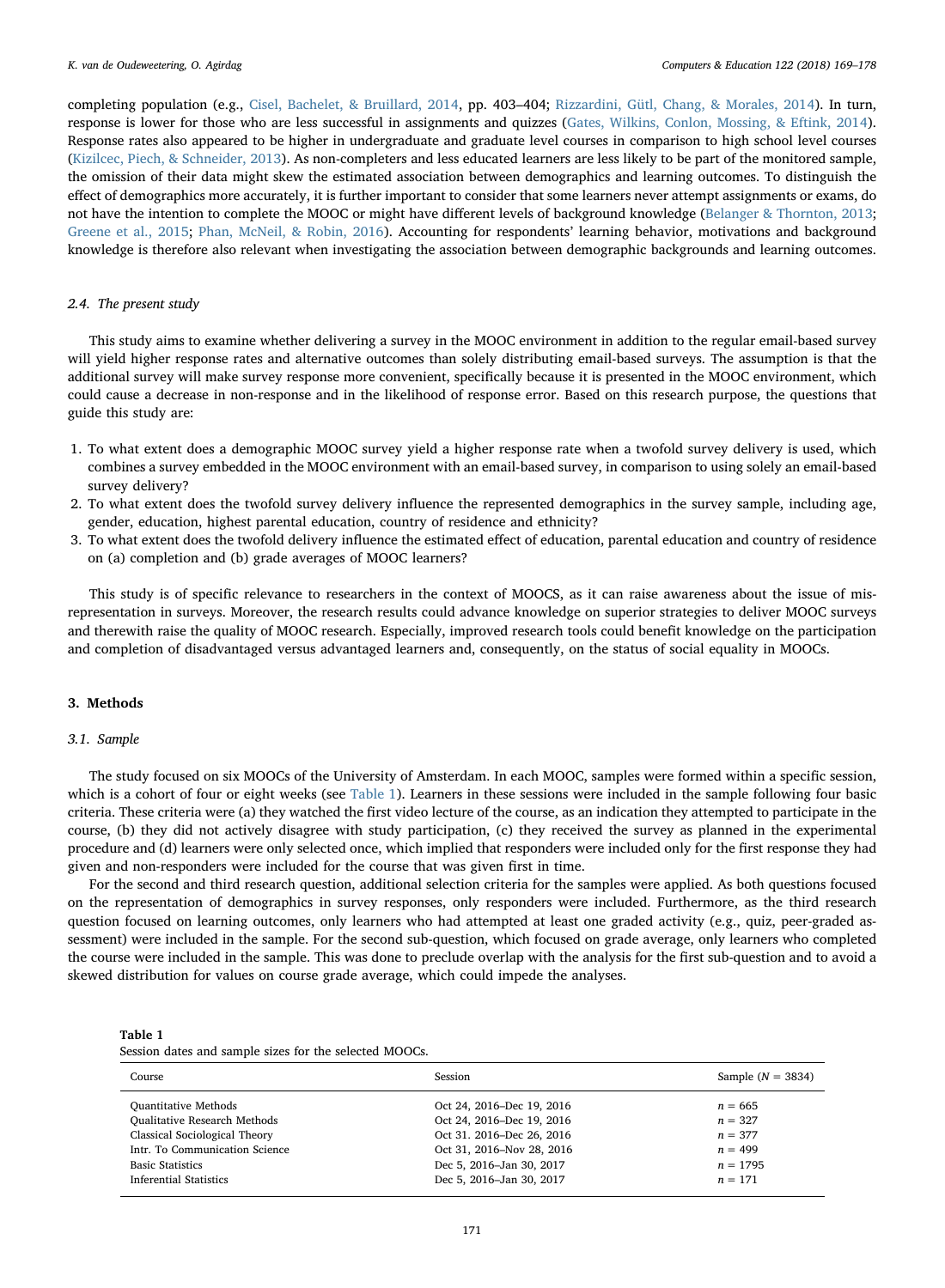#### 3.2. Experiment

A randomized experiment was implemented in the six selected MOOCs. Learners who were enrolled in one of the courses during the time of the experiment were randomly assigned to one of two branches. These branches were different versions of the course that were distributed simultaneously. Thus, each leaner could only see one version of the course. The two branches were labeled as the control condition and the experimental condition and the only difference between them was the survey delivery. Sample sizes for the control condition ( $n = 2004$ ) and experimental condition ( $n = 1830$ ) appeared due to chance and do not represent potential biases.

Control condition – email-based survey delivery In the control condition, learners received an email during the second week of the session with a short invitation text to participate in the survey. Through a hyperlink in the email, learners could access the survey website in which the survey was presented. The first page of the survey included an information note on the goal of the study, the voluntary nature of participation, confidentiality of learners' data and contact information of the research team. Learners could indicate whether they agreed or disagreed with study participation. On the next page, there were 17 questions about learners' demographic background, prior knowledge, learning objectives and reason for participating in the MOOC. To enhance participation, learners received a reminder email with a similar short text and the same link to the survey, 14 days after the first email was sent.

Experimental condition – twofold survey delivery In the experimental condition, the same two emails were sent out as in the control condition. In addition, the demographic survey was delivered as an ungraded quiz embedded in the course environment. This survey is labeled as the embedded survey. To maximize its visibility to the learners, this additional survey was placed just before the first video lecture. The embedded survey was introduced with the same information note, consent question and included the same 17 questions on learners' background as the email-based survey. This meant that the experimental condition enabled learners to respond to the same survey through two different channels. Therefore, the survey delivery in the experimental condition is labeled as the twofold survey delivery. Responses to the embedded as well as the email-based survey were recorded. In case a learner would use both survey deliveries, their response to the embedded survey would be included in the analyses, while the response to the email-based survey would be eliminated.

## 3.3. Measures

#### 3.3.1. Response rate

The response rate was estimated as the proportion of learners in the sample that responded to the survey, separate for both experimental conditions. Learners who answered at least 50 percent of the questions in the survey were identified as responders. There are two reasons for this threshold. First, it was assumed that those with largely incomplete responses share characteristics with non-responders and could therefore best be considered as non-responders. Second, techniques to account for missing responses are less likely to yield valid results with increasing amounts of missing data. Power to detect valid effects specifically declines when the amount of missing information exceeds 50 percent [\(Graham, Olchowski, & Gilreath, 2007\)](#page-9-22). The 50 percent threshold is therefore intended to protect the relevance and accuracy of the results.

## 3.3.2. Represented demographics

A specific set of demographic indicators was selected to assess the representation of demographics in the learning population. Gender was assessed through three categories, including male, female and other, which were the response options in the survey. The group that indicated to neither belong to the male nor to the female category was very small  $(n = 6)$ . As this raised statistical issues, these responses were eliminated in the analyses that focused on gender.

Age was based on respondents' self-reported year of birth and was estimated as the difference between year of birth and the year the analyses were conducted (2017). Educational attainment was measured on a continuous scale with eleven response options ( $0 = no$ schooling completed and  $10 =$  doctorate degree).

Highest parental education was measured using the same eleven response options as for the indicator 'educational attainment', yet distinguished into two questions targeting both mother and father and with an additional response option for those who did not know the level of schooling of the parent. In case the respondent did not know the education level of one parent, the education level of the other parent was adopted to represent this indicator. If the respondent did not know the education level of both parents, this was recorded as a missing response.

Country of residence was estimated based on respondents' self-reported country of residence. The responses were recoded to represent whether the learner lived in a developed country or developing country, based on the indicators of the UN Statistics Division ([United Nations, 1999\)](#page-10-7).

Ethnic minority status was measured through a question about the respondents' subjective minority status. Respondents could indicate whether they considered themselves to be a member of an ethnic minority, or not, or whether they did not know. Responses for those who did not know the answer were recorded as missing responses.

#### 3.3.3. Learning outcomes

Learning outcomes were assessed with two indicators. Data on both indicators were retrieved through data exports.

Course completion reflected whether learners achieved a passing course grade  $(0 = no$  completion and  $1 =$  completion).

Grade average represented learners' average grade based on all assignments, quizzes and exams in the course, measured on a discrete continuous scale from 0 to 10.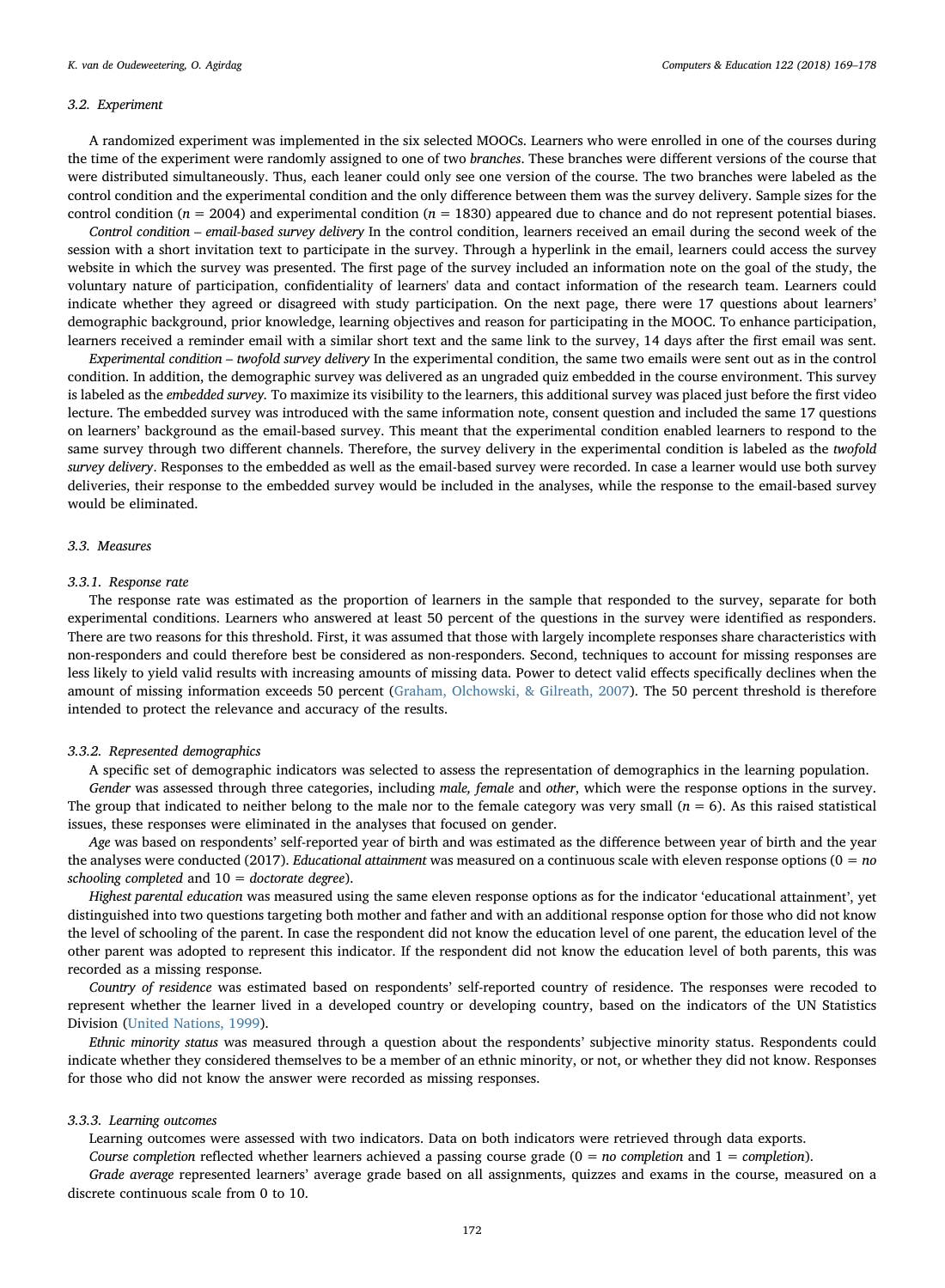## 3.3.4. Control variables

Several factors were anticipated to confound either all examined associations or only the estimated association between demographics and learning outcomes. To account for these factors, they were adopted as control variables.

Course Learners within the same course could share specific characteristics that are not shared among other learners, since they were attracted to the same topic and interacted with the same course content. To control for these potential differences between courses, dummy variables for the six courses were included in the analyses with the course Quantitative Methods as the reference category.

Learning objective was measured as a dummy variable that represented the objective to earn a certificate, while other objectives were integrated to represent the reference category.

Subject matter experience was adopted as a continuous variable that controlled for the positive influence of prior subject knowledge on MOOC learning outcomes. It was measured through learners' self-reports on a Likert-type four-point scale  $(0 = no$  experience and  $3 = degree \ or \ job \ in \ the \ field.$ 

ICT experience was used as a continuous variable to control for the potential positive impact of higher levels of digital literacies on learning outcomes. It was measured on a Likert-type four-point scale as well  $(0 = no prior experience and 3 = advanced knowledge and$ degree or job in the field of ICT).

English proficiency was an index of responses to three separate questions. Two questions targeted learners' English proficiency in reading and writing, measured on a Likert-type five-point scale  $(0 = no$  proficiency and  $4 =$  equivalent to native speaker). In addition, the frequency of speaking English was reported on a five-point scale  $(0 = never$  and  $4 = every day)$ . The average of the responses was estimated to compose the index for English proficiency. The Cronbach's alpha = 0.78 of this index indicated that the internal consistency was satisfactory.

## 3.4. Data analysis

For the first two research questions, descriptive statistics were estimated to gain intuitive insight in the differences in the response rate and the representation of demographics between the two survey deliveries. In addition, for all three research questions, logistic regression or Ordinary Least Squares (OLS) analyses were conducted to estimate the size and significance of the effect of the twofold survey delivery. For each analysis, models with the relevant control variables were assessed. However, the models without the control variables were examined as well, in order to detect potential mediating or suppressing effects of the control variables. To account for responses that were treated as missing, including blank responses or responses indicating 'I don't know', multiple imputation was used. Five  $(m = 5)$  imputations were conducted for the three separate samples for the second and third research question. An overview of the descriptive statistics for the samples, based on the imputed data, is given in [Table 2](#page-5-0).

## 4. Results

#### 4.1. The influence of survey delivery on response

Following the first research question, it was examined whether the twofold survey delivery generated a higher response rate than the email-based survey delivery. Descriptive statistics showed that the email-based survey attained a response rate of 6.9 percent  $(n = 138)$ , while the response rate for the twofold survey delivery was 61.5 percent  $(n = 1125)$ . This means that adding the embedded survey to the email-based survey substantially increased the response rate by approximately a factor of ten. Furthermore, the statistics showed that 59.2 percent of the learners assigned to the twofold survey delivery condition responded to the embedded

#### <span id="page-5-0"></span>Table 2 Relevant descriptive statistics for research question 2, 3a and 3b.

|                            | Range     | M(SD)<br>Question 2<br>$(N = 1263)$ | M(SD)<br>Question 3a<br>$(N = 801)$ | M(SD)<br>Question 3b<br>$(N = 163)$ |
|----------------------------|-----------|-------------------------------------|-------------------------------------|-------------------------------------|
|                            |           |                                     |                                     |                                     |
| Twofold survey delivery    | 1/0       | 89.1%                               | 86.4%                               | 82.8%                               |
| Female                     | 1/0       | 48.6%                               |                                     |                                     |
| Ethnic minority            | 1/0       | 17.5%                               |                                     |                                     |
| Developing country         | 1/0       | 41.7%                               | 40.0%                               | 38.7%                               |
| Age                        | $16 - 82$ | 34.45 (11.44)                       |                                     |                                     |
| Educational attainment     | $0 - 10$  | 7.31 (1.83)                         | 7.21 (1.92)                         | 7.12(1.84)                          |
| Highest parental education | $0 - 10$  | 5.95(2.67)                          | 6.04(2.66)                          | 5.98(2.68)                          |
| Learning objective         | 1/0       |                                     | 23.0%                               | 54.6%                               |
| Subject experience         | $0 - 3$   |                                     | .82(.75)                            | .88(.75)                            |
| ICT experience             | $0 - 3$   |                                     | 1.64(.85)                           | 1.73(0.82)                          |
| English proficiency        | $0 - 4$   |                                     | 3.40(0.67)                          | 3.42(62)                            |
| Completion                 | 1/0       |                                     | 20.3%                               |                                     |
| Grade average              | $0 - 10$  |                                     |                                     | 9.01(.56)                           |

Note. Descriptive statistics based on imputed data sets. For each variable, < 8% is imputed.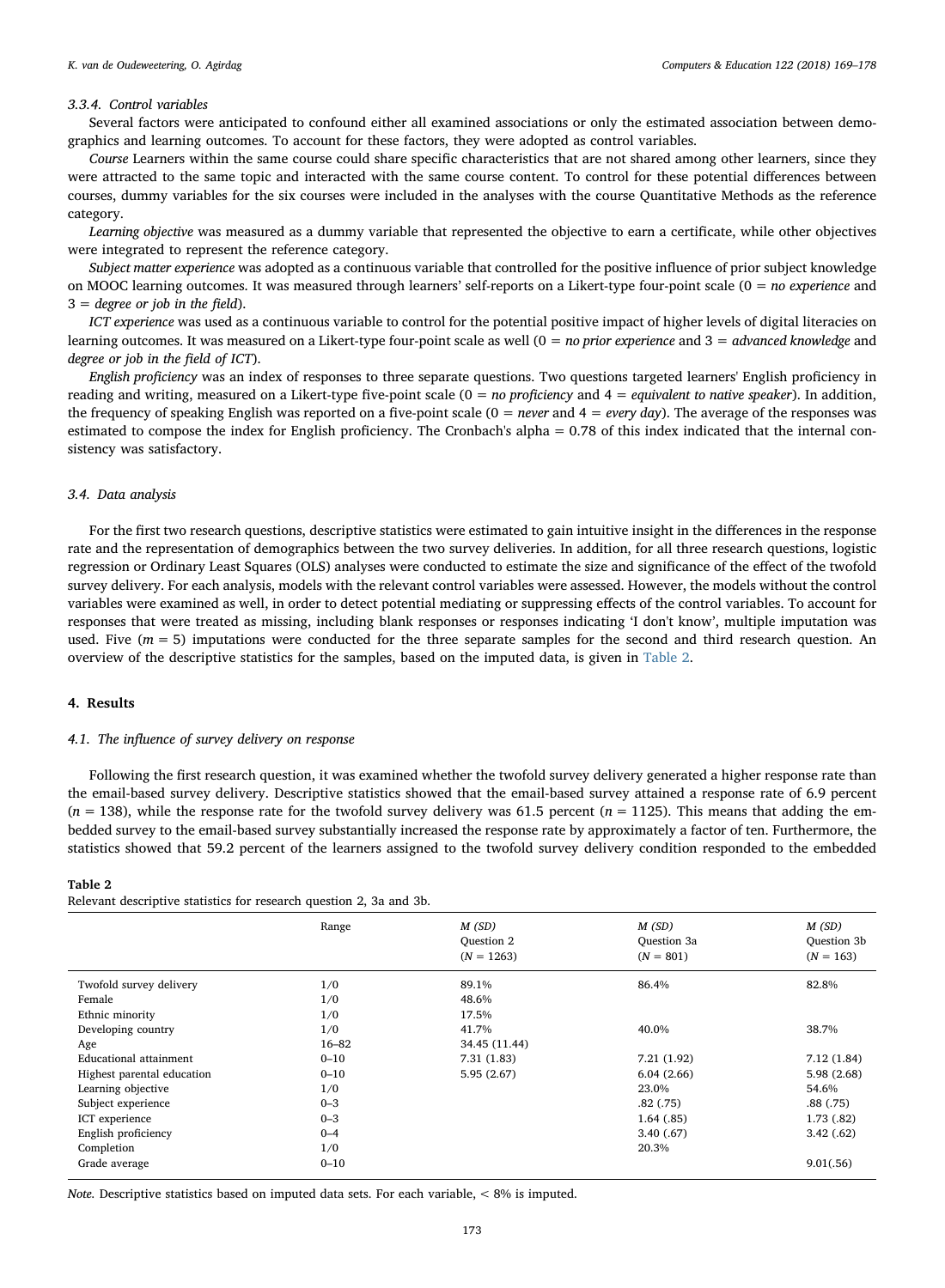#### <span id="page-6-0"></span>Table 3

<span id="page-6-1"></span>Table 4

Descriptive statistics on demographics per survey delivery.

|                        | Range     | M(SD)                             |                                |  |  |  |  |
|------------------------|-----------|-----------------------------------|--------------------------------|--|--|--|--|
|                        |           | Email-based survey<br>$(N = 138)$ | Twofold survey<br>$(N = 1125)$ |  |  |  |  |
| Female                 | 1/0       | 41.3%                             | 49.5%                          |  |  |  |  |
| Ethnic minority        | 1/0       | 13.0%                             | 18.0%                          |  |  |  |  |
| Developing country     | 1/0       | 39.1%                             | 42.0%                          |  |  |  |  |
| Age                    | $16 - 75$ | 38.01 (12.80)                     | 34.01 (11.19)                  |  |  |  |  |
| Educational attainment | $0 - 10$  | 7.43(1.60)                        | 7.30(1.86)                     |  |  |  |  |
| Parental education     | $0 - 10$  | 6.27(2.76)                        | 5.91(2.65)                     |  |  |  |  |

Note. Statistics are based on imputed data sets. For each variable, < 8% is imputed.

survey and 3.7 percent filled out the survey in both deliveries. This means that the high response to the twofold survey delivery is mainly obtained through the embedded survey.

To single out the effect of the survey delivery and estimate the size of the effect, a logistic regression model that controlled for course-level differences was estimated. This model explained significantly more variance in the outcome than a null model,  $\chi^2$ (6) = 1507.3, p < .001, Nagelkerke R<sup>2</sup> = 0.45, and yielded accurate predictions for 71.8 percent of the sample. The outcomes showed that the effect of the twofold survey delivery,  $B = 3.18$ ,  $p < .001$ , deviated positively and significantly from zero, controlling for course-level differences. More specifically, the results showed that the odds of survey response versus non-response were 23.95 times as large for those who received both the twofold survey in comparison to those who only received the email-based survey. This substantiated that the additional embedded survey increased the survey response considerably.

## 4.2. The influence of survey delivery on represented demographics

Focusing on the representation of demographics, differences between the estimated descriptive statistics for the two survey deliveries were examined (see [Table 3\)](#page-6-0). These showed that the sample based on the twofold survey delivery represented larger proportions of women and ethnic minorities, a slightly larger proportion of learners from developing countries. Furthermore, the twofold survey resulted into lower estimated averages for learners' age, educational attainment and parental education than the results of the email-based survey.

Again, regression models that controlled for course-level differences were used to analyze the effect of the survey delivery (see [Table 4](#page-6-1)). As reflected in the model results, the effect of survey delivery on the represented average age,  $B = -3.59$ ,  $p < .001$ , deviated significantly from zero. This indicates that learners who responded to the twofold survey delivery were, on average, 3.59 years younger than learners who responded to the email-based survey, taking into account between-course differences. For the representation of other demographics, however, the effect of survey delivery did not appear to be significant. Moreover, the low proportions of explained variance in each model reflects that survey delivery, as well as between-course difference, did not adequately explain the representation of the demographic indicators. The models without the control variables showed that course-level effects barely changed the estimated effect of the survey delivery. First, this means that variables other than survey delivery or course are at play when predicting the representation of demographics. Moreover, it implies that the differences in represented demographics between the two survey deliveries that were found in the descriptive statistics cannot be generalized to a larger MOOC population.

4.3. The influence of survey delivery on the estimated association between demographic background and learning outcomes

In order to understand how survey delivery might influence our understanding of the effect of demographic background on completion and grade average, separate logistic and OLS regression models were assessed (see [Table 5](#page-7-0)). There was specific attention

| Logistic and OLS regression models for represented demographics $(N = 1203)$ . |           |      |                 |      |                    |      |           |           |           |           |                    |      |
|--------------------------------------------------------------------------------|-----------|------|-----------------|------|--------------------|------|-----------|-----------|-----------|-----------|--------------------|------|
|                                                                                | Female    |      | Ethnic minority |      | Developing country |      | Age       |           | Education |           | Parental education |      |
|                                                                                | В         | SE   | B               | SE   | B                  | SE   | В         | <b>SE</b> | B         | <b>SE</b> | B                  | SE   |
| Intercept                                                                      | $-0.71**$ | 0.21 | $-2.07**$       | 0.32 | $-0.63**$          | 0.20 | 38.30**   | 1.15      | $7.72**$  | 0.18      | $6.33**$           | 0.26 |
| Twofold survey delivery                                                        | 0.29      | 0.19 | 0.40            | 0.28 | 0.12               | 0.19 | $-3.59**$ | 1.05      | $-0.11$   | 0.16      | $-0.36$            | 0.24 |
| Nagelkerke $R^2$                                                               | 0.06      |      | 0.01            |      | 0.01               |      |           |           |           |           |                    |      |
| $\chi^2_{\rm diff}$                                                            | 56.9**    |      | 6.8             |      | $13.4*$            |      |           |           |           |           |                    |      |
| $R^2$                                                                          |           |      |                 |      |                    |      | 0.02      |           | 0.06      |           | ${}_{0.01}$        |      |

Logistic and OLS regression models for represented demographics ( $N = 1263$ ).

Notes. Fixed effects for between course-differences are included in the models, but not presented.  $*_{p} < .05, **_{p} < .001.$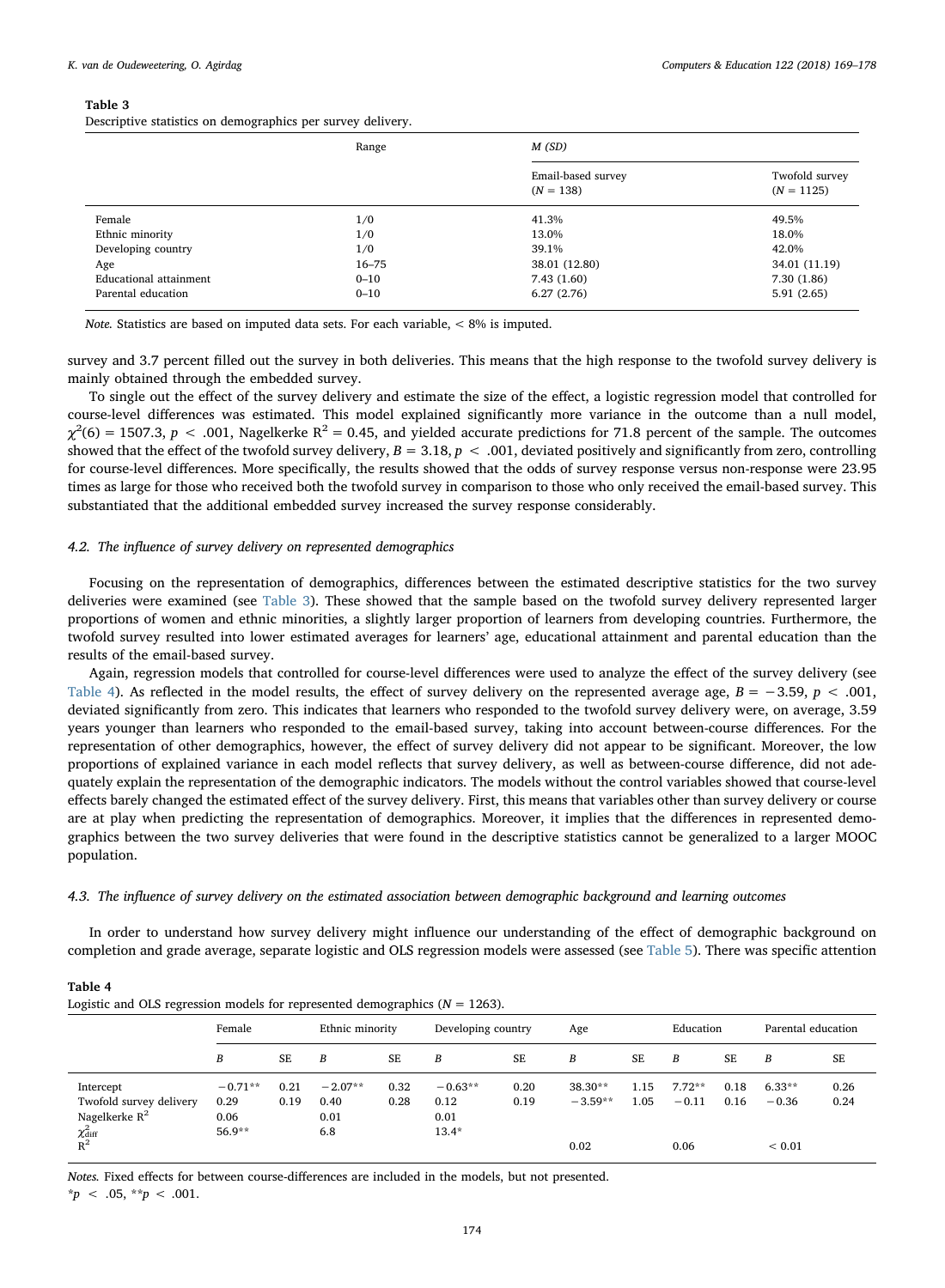#### <span id="page-7-0"></span>Table 5

Logistic and OLS regression models explaining course completion and grade average.

|                                                                                                                                                                              | Course completion $(N = 801)$                                 |                                             |                                                           |                                      |                                                    |                                      |                                                                 | Grade average $(N = 163)$                    |                                                      |                                      |                                                            |                                      |  |
|------------------------------------------------------------------------------------------------------------------------------------------------------------------------------|---------------------------------------------------------------|---------------------------------------------|-----------------------------------------------------------|--------------------------------------|----------------------------------------------------|--------------------------------------|-----------------------------------------------------------------|----------------------------------------------|------------------------------------------------------|--------------------------------------|------------------------------------------------------------|--------------------------------------|--|
|                                                                                                                                                                              | <b>Interaction Education</b>                                  |                                             | <b>Interaction Parent</b><br>Education                    |                                      | <b>Interaction Country</b>                         |                                      | Interaction<br>Education                                        |                                              | <b>Interaction Parent</b><br>Education               |                                      | <b>Interaction Country</b>                                 |                                      |  |
|                                                                                                                                                                              | B                                                             | <b>SE</b>                                   | B                                                         | <b>SE</b>                            | $\boldsymbol{B}$                                   | <b>SE</b>                            | B                                                               | <b>SE</b>                                    | $\boldsymbol{B}$                                     | <b>SE</b>                            | B                                                          | <b>SE</b>                            |  |
| Intercept<br>Education<br>Parent education<br>Country of residence<br>Twofold Survey<br>delivery<br>Interaction terms<br><b>Education</b> x<br>Twofold survey                | $-2.25**$<br>$-0.03$<br>$-0.01$<br>$-0.20$<br>$-0.19$<br>0.03 | 0.67<br>0.14<br>0.03<br>.20<br>0.25<br>0.15 | $-2.24**$<br>${}< 0.01$<br>$-0.16*$<br>$-0.21$<br>$-0.18$ | 0.68<br>0.05<br>0.08<br>0.21<br>0.26 | $-2.55**$<br>${}< 0.01$<br>$-0.01$<br>0.50<br>0.15 | 0.71<br>0.05<br>0.03<br>0.48<br>0.34 | $8.83**$<br>0.06<br>${}< 0.01$<br>$-0.07$<br>$-0.21$<br>$-0.09$ | 0.28<br>0.07<br>0.01<br>0.08<br>0.10<br>0.07 | $8.85***$<br>$-0.02$<br>0.02<br>$-0.07$<br>$-0.25**$ | 0.28<br>0.02<br>0.03<br>0.08<br>0.10 | $9.07**$<br>$-0.03$<br>${}< 0.01$<br>$-0.44*$<br>$-0.45**$ | 0.30<br>0.02<br>0.01<br>0.19<br>0.14 |  |
| Parent education x<br>Twofold survey<br>Country residence x<br>Twofold survey<br>Model evaluation<br>$-2$ log likelihood<br>$\chi^2_{\rm diff}$<br>Nagelkerke $R^2$<br>$R^2$ | 753.1<br>$56.2**$<br>0.10                                     |                                             | $0.18*$<br>749.2<br>$60.1**$<br>0.11                      | 0.09                                 | $-0.83$<br>750.5<br>58.8**<br>0.10                 | 0.52                                 | 0.37                                                            |                                              | $-0.03$<br>0.37                                      | 0.04                                 | $0.45*$<br>0.39                                            | 0.21                                 |  |
| Adjusted $R^2$                                                                                                                                                               |                                                               |                                             |                                                           |                                      |                                                    |                                      | 0.32                                                            |                                              | 0.31                                                 |                                      | 0.33                                                       |                                      |  |

Notes. Fixed effects for control variables learning objective, subject experience, ICT experience, English proficiency and course differences are included in the models, but are not presented.

 $*_{p} < .05, **_{p} < .001.$ 

for the interaction effects between survey delivery and three demographic indicators. The interaction terms with educational attainment, highest parental education and country of residence were included in three separate models, in order to avoid the confounding impact of other interaction terms in the model. It should be noted that more restricted samples were used for the analyses. First, those who did not attempt graded assignments were not included in the analyses on course completion and second, those who had not completed the courses were eliminated in the analysis focused on the influence on grade average. Although this might reduce the power to detect effects, it was relevant as to control for other factors that might play a role in the estimation of the effects.

For course completion, logistic regression models were assessed. There were no significant issues with respect to multicollinearity (VIF > 2). With regards to model fit,  $\chi^2$  tests indicated that the models with control variables explained significantly more variance in the outcome than a null model. Still, Nagelkerke  $R^2$  reflected that the percentage of explained variance remained quite small. After checking these assumptions, the statistics that were relevant for answering the research question were checked. For educational attainment, the independent effect and the interaction effect with the twofold survey delivery were both insignificant and practically negligible. This suggested that educational attainment did not particularly affect course completion, and that the twofold survey delivery would not provide a different conclusion. For parental education, the interaction term with the twofold survey delivery,  $B = 0.18$ ,  $p < .05$ , was significantly larger than zero. In turn, the independent effect of parental education was significant in a negative direction,  $B = -16$ ,  $p < 0.05$ . This meant that the email-based survey would estimate a negative association between parental education and the likelihood of completion, controlling for other variables in the model. However, this association would be practically negligible if the results were based on the twofold survey delivery. Hence, survey delivery appeared to play a considerable role in the estimation of this association. For the final predictor country, the independent effect and its interaction effect with the twofold survey delivery were practically large, yet insignificant. The main explanation for the insignificance is the relatively large variance for both coefficients. Although the effects can therefore not be generalized, the size and negative direction of the interaction effect suggests that the twofold survey delivery might reflect a smaller likelihood of completion for learners from developing countries than the email-based survey.

For the models predicting grade average, assumptions for linear regression models were checked. Multicollinearity (VIF > 2) did not appear to be an issue and assumptions of linearity and homogeneity of variance were satisfied. However, the assumption of normality could not be satisfied in the models with control variables, due to high levels of kurtosis. This was an indication that the power to detect effects could be attenuated [\(Stevens, 2009](#page-10-8)).

Outcomes of the models demonstrated that the independent effects of educational attainment and parental education on grade average, as well as their interactions with survey delivery, were insignificant and negligible (see [Table 5](#page-7-0)). This meant that neither education nor parental education seemed a relevant predictor for average grades, and that survey delivery did not alter the representation of this effect. However, the interaction term between country of residence and survey delivery,  $B = 0.48$ ,  $p < .05$ , was significant and substantial. It demonstrated that, controlling for other variables in the model, the estimated average grade for learners from developing countries would be 0.48 points higher if only the twofold survey was used. Another important finding was that the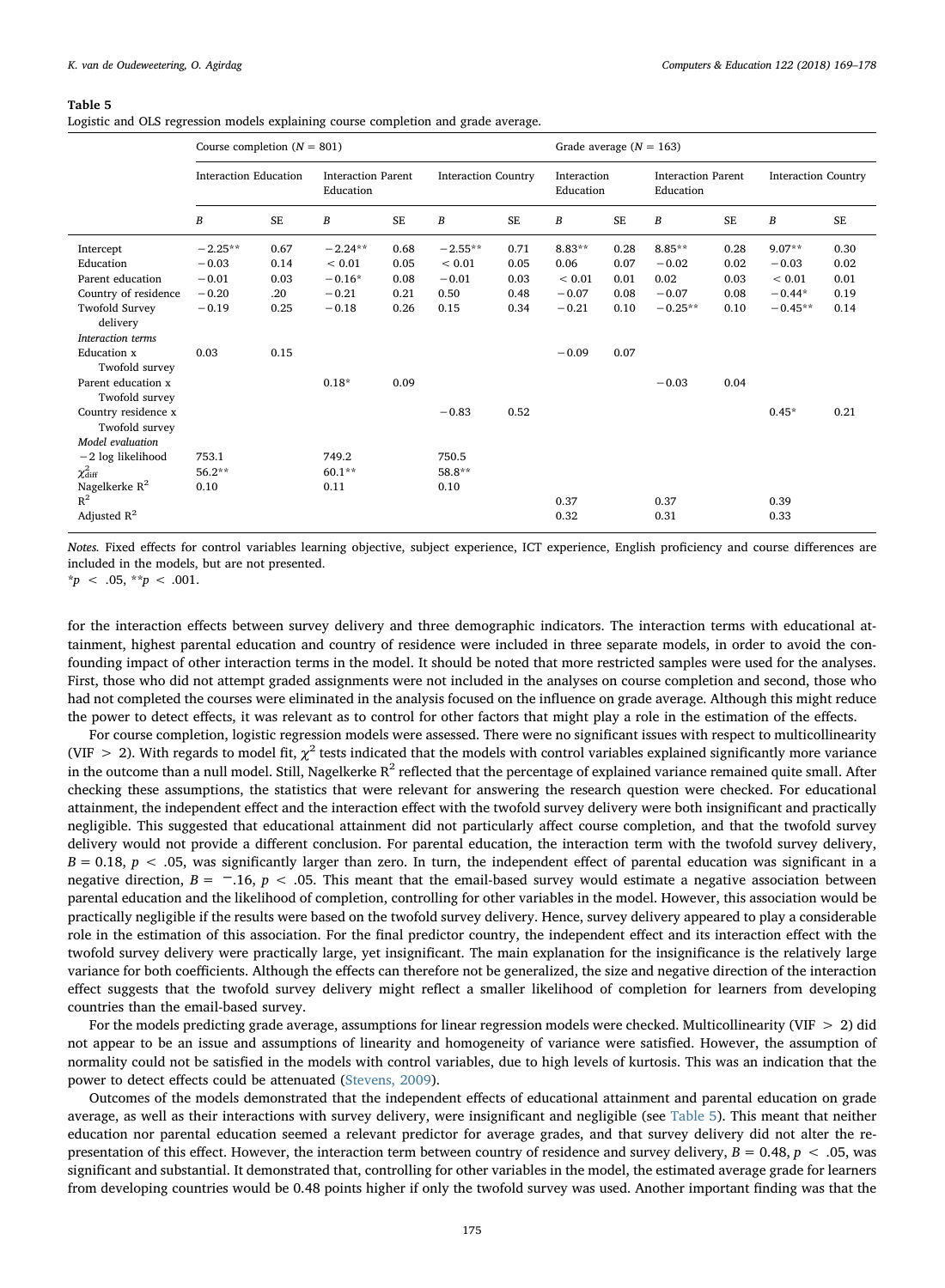independent effect of survey delivery was significantly negative. This indicated that the twofold survey delivery, in comparison to the email-based survey, reached learners who received on average lower grades.

## 5. Discussion

#### 5.1. Key findings

The purpose of this study was to examine to what extent a particular alternative for the email-based delivery of demographic MOOC surveys yields higher response rates, whether the survey delivery has an impact on the representation of MOOC learners' demographics and on the estimated association between demographics and learning outcomes.

The findings indicate that the twofold survey delivery yields a substantially and significantly higher response rate than the emailbased survey. The higher response rate was attributable to the relatively large proportion of response to the survey that was embedded in the MOOC environment. In line with the social exchange theory, the higher response rate could be explained by the fact that the survey in the learning environment holds fewer inconveniences than the email-based survey [\(Porter, 2004](#page-10-1)). As previous research has considered several inconveniences related to email surveys, including the fact that they are time-consuming and difficult to process or notice in full email inboxes [\(Fan & Yan, 2010;](#page-9-7) [Reips, 2000,](#page-10-2) pp. 95-104; [Sax et al., 2003](#page-10-3)), it remains unknown what specific factors were most important for raising response. Nevertheless, the substantial higher response rate that is detected for using the twofold survey delivery, and specifically to the embedded survey delivery, suggests that an alternative for the email-based delivery is a helpful strategy to raise response rates.

Regression analyses showed that the twofold survey delivery only yields significantly different results with regards to the age of MOOC learners. Still, the results do not suffice to reject the possibility of response errors. When higher response rates do not approximate complete response like in this study, they merely reduce the likelihood of unrepresentative results [\(Schouten et al.,](#page-10-4) [2009\)](#page-10-4). As it is previously shown that men, ethnic minorities and those without higher education degrees are generally underrepresented in different types of web-surveys due to their non-response [\(Bandilla et al., 2014\)](#page-9-15), this tendency could still cause a misrepresentation in the twofold survey delivery. Nevertheless, the increased response bears relevance for the representativeness of the demographic data, since datasets with lower proportions of missing data constitute a more solid basis for statistical methods that account for non-response to yield reliable results ([Schouten et al., 2009\)](#page-10-4).

The results further indicated that the twofold survey delivery yields a different estimated association between parental education and completion and estimates, on average, higher grades for learners from developing countries than the email-based survey. This substantiates that response errors might complicate the validity of evidence on the association between the demographic background of MOOC learners and their learning outcomes (e.g., [van de Oudeweetering & Agirdag, 2018\)](#page-9-6). Hence, representativeness seems to be an issue that should also be considered when using the data of demographic MOOC surveys in as predictors in statistical analyses. Furthermore, the twofold survey reached learners with lower average grades than the email-based survey. As previous findings indicated that response was especially low among those with lower grades ([Gates et al., 2013](#page-9-10)), the twofold survey delivery might be a solution to reach these learners.

#### 5.2. Limitations and suggestions for future research

Although the study has provided relevant insights into the importance of survey delivery for the outcomes of MOOC studies, there were some limitations that need to be considered when interpreting the results. Furthermore, these limitations may help to formulate valuable directions for future research.

First, the results are not sufficient to conclude or dismiss a response error in either one of the survey deliveries, due to the considerable degree of non-response. Although some degree of non-response can be expected when surveys remain voluntary, there are still research opportunities to advance knowledge on the representativeness of non-mandatory MOOC surveys. For example, background characteristics, like their profile settings and activity patterns, of respondents and non-respondents could be compared in order to make inferences about representativeness. Statistical methods like response-propensity models could further help to estimate and account for response errors [\(Kizilcec, 2014](#page-9-18)). Especially since increasing response can improve the reliability of these techniques ([Schouten et al., 2009\)](#page-10-4), the outcomes for different survey deliveries may be useful for assessing the value of survey delivery in advancing these procedures. However, in-depth consideration of the ethical concerns, approval of an Ethics committee on the use of non-respondents' background data, as well as the adoption of a passive informed consent, is needed in order to conduct such analyses. Future research is therefore encouraged to anticipate these ethical concerns.

Furthermore, there were some technical difficulties that had consequences for the results. First, it was impossible to send the email-based survey to only one specific branch, i.e., experimental condition. Therefore, the alternative embedded survey had to be combined with the email-based survey. Although the findings indicate that mainly the embedded survey yielded higher response rates, it could be that its integration with the email-based survey had specific effects. For example, it could be that email invitations reminded the learners in the experimental condition to respond to the embedded survey. Hence, as soon as the technical functionalities in MOOC platforms allow for the possibility of sending emails to distinct branches, it will be relevant to examine the effect of the embedded survey delivery separately. A second technical issue was that a substantial proportion of learners in the selected MOOC sessions received no or only one email. In order to ensure that all learners in the sample experienced the same research conditions, a substantial share of the sample had to be eliminated. In turn, this could have reduced the power of the outcomes. Finally, the study initially intended to include employment status as a learner demographic. However, due to technical difficulties,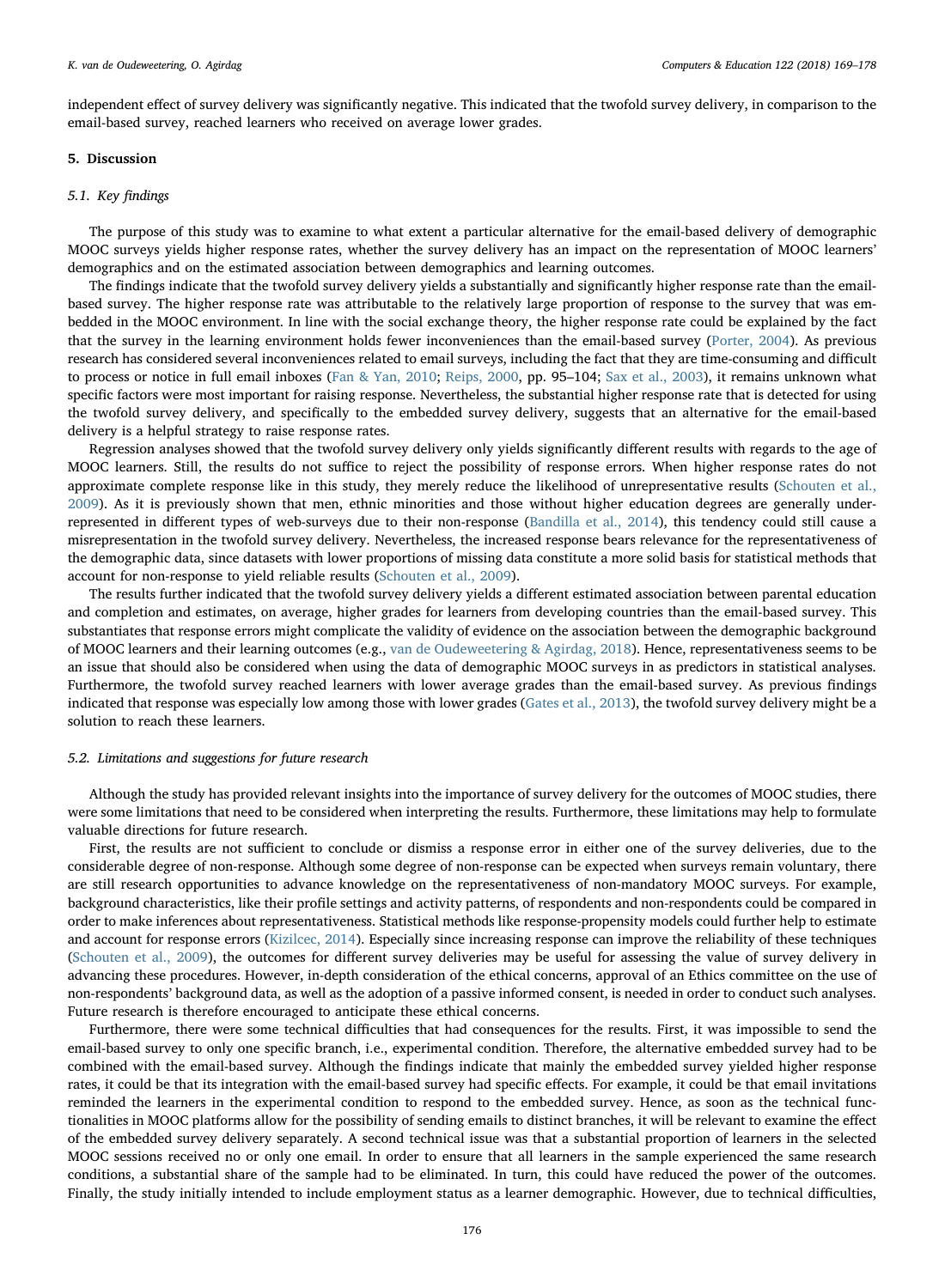the data did not reveal which response was selected and employment status as a demographic indicator could not be included. Hence, future research is recommended to anticipate these technical limitations and look for solutions to enhance the precision, power and comprehensiveness of the results.

A final limitation concerns the scope of the study, as only MOOCs facilitated by the University of Amsterdam on the platform Coursera were included. This means that the findings cannot be generalized to other MOOCs and other platforms. As it is still relevant to know how MOOCs and platforms may differ in their ability to reach learners from different backgrounds, the findings appeal to more large-scale and cross-platform research on demographics of MOOC learners and the issue of representativeness.

## 5.3. Conclusion

This study provides a unique contribution to the literature on demographic data in MOOCs and on web-surveys in general. This study was innovative in nature, as no previous research has examined the impact of alternative survey deliveries on response and response errors in demographic MOOC surveys. A specific quality of this study was its research design. Using a randomized controlled experiment rather than a cross-sectional design helped to improve the validity of the results by ruling out history and maturation effects. Furthermore, the study was able to account for differences between MOOCs in different subject domains.

By focusing on survey deliveries that might make response more convenient, this study provided insight on a new strategy to raise response in MOOC surveys without violating the ethical consideration of voluntary research participation. Hence, the study could inform research in MOOCs and other online contexts to replace email-based surveys with other deliveries that are less time-consuming, more visible and more persuasive. Although the response rate to the examined alternative survey delivery was not sufficiently high to assure representative results, the results did generate knowledge that is valuable for the research context of MOOCs. First, this study breaks new ground by raising awarenessabout possibilities to increase response rates and to examine representativeness in MOOC studies. Moreover, the study presents a data collection strategy that generates higher responses rates than conventional strategies used in current MOOC research, which can benefit statistical methods to account for missing information to generate more precise results. Overall, the study provides well-informed reasons and strategies to scrutinize and promote the validity of research in MOOCs. This may help to gain more accurate knowledge on the potential of MOOCs to reach learners in disadvantaged positions and experience barriers to enter the traditional higher education system. In this way, doubts or expectations about MOOCs as tools to enhance social equality in education and to improve social mobility may receive more valid answers.

#### References

- <span id="page-9-16"></span>[Annear, M. J., Toye, C. M., Eccleston, C. E., McInerney, F. J., Elliott, K. E. J., Tranter, B. K., et al. \(2015\). Dementia knowledge assessment scale: Development and](http://refhub.elsevier.com/S0360-1315(18)30076-9/sref1) preliminary psychometric properties. [Journal of the American Geriatrics Society, 63](http://refhub.elsevier.com/S0360-1315(18)30076-9/sref1)(11), 2375–2381.
- <span id="page-9-15"></span>Bandilla, W., Couper, M. P., & Kaczmirek, L. (2014). The eff[ectiveness of mailed invitations for web surveys and the representativeness of mixed-mode versus internet](http://refhub.elsevier.com/S0360-1315(18)30076-9/sref3)only samples. [Survey Practice, 7](http://refhub.elsevier.com/S0360-1315(18)30076-9/sref3)(4), 1–9.
- <span id="page-9-21"></span>Belanger, Y., & Thornton, J. (2013). Bioelectricity: A quantitative approach Duke University's first MOOCs. [http://dukespace.lib.duke.edu/dspace/bitstream/handle/](http://dukespace.lib.duke.edu/dspace/bitstream/handle/10161/6216/Duke_Bioelectriciy_MOOC_Fall2012.pdf/) [10161/6216/Duke\\_Bioelectriciy\\_MOOC\\_Fall2012.pdf/](http://dukespace.lib.duke.edu/dspace/bitstream/handle/10161/6216/Duke_Bioelectriciy_MOOC_Fall2012.pdf/) Accessed October 17 2016.
- <span id="page-9-2"></span>Christensen, G., Steinmetz, A., Alcorn, B., Bennett, A., Woods, D., & Emanuel, E. J. (2013). The MOOC phenomenon: Who takes massive open online courses and why ? (SSRN Working paper No. 10) [http://papers.ssrn.com/sol3/papers.cfm?abstract\\_id=2350964/](http://papers.ssrn.com/sol3/papers.cfm?abstract_id=2350964/) Accessed October 17 2016 .
- <span id="page-9-19"></span>Cisel, M., Bachelet, R., & Bruillard, E. (2014). Peer assessment in the fi[rst French MOOC. In J. Stamper, Z. Pardos, M. Mavrikis, & B. M. McLaren \(Eds.\).](http://refhub.elsevier.com/S0360-1315(18)30076-9/sref6) Proceedings of [the 7th international conference on educational data mining](http://refhub.elsevier.com/S0360-1315(18)30076-9/sref6)London, UK: EDM Analyzing assessors' behavior.
- <span id="page-9-17"></span>Colas, J. F., Sloep, P. B., & Garreta-Domingo, M. (2016). The eff[ect of multilingual facilitation on active participation in MOOCs.](http://refhub.elsevier.com/S0360-1315(18)30076-9/sref7) International Review of Research in [Open and Distance Learning, 17](http://refhub.elsevier.com/S0360-1315(18)30076-9/sref7)(4), 280–313.
- <span id="page-9-8"></span>[Couper, M. P., Kapteyn, A., Schonlau, M., & Winter, J. \(2007\). Noncoverage and nonresponse in an Internet survey.](http://refhub.elsevier.com/S0360-1315(18)30076-9/sref8) Social Science Research, 36(1), 131–148.
- <span id="page-9-7"></span>Fan, W., & Yan, Z. (2010). Factors aff[ecting response rates of the web survey: A systematic review.](http://refhub.elsevier.com/S0360-1315(18)30076-9/sref9) Computers in Human Behavior, 26(2), 132–139.

<span id="page-9-11"></span>Galesic, M., & Bosnjak, M. (2009). Eff[ects of questionnaire length on participation and indicators of response quality in a web survey.](http://refhub.elsevier.com/S0360-1315(18)30076-9/sref10) Public Opinion Quarterly, 73(2), 349–[360.](http://refhub.elsevier.com/S0360-1315(18)30076-9/sref10)

<span id="page-9-10"></span>[Gates, K., Wilkins, D., Conlon, S., Mossing, S., & Eftink, M. \(2014\). Maximizing the value of student ratings through data mining. In A. Peña-Ayala \(Ed.\).](http://refhub.elsevier.com/S0360-1315(18)30076-9/sref11) Educational data mining (pp. 379–[410\). Cham: Springer International Publishing](http://refhub.elsevier.com/S0360-1315(18)30076-9/sref11).

<span id="page-9-22"></span>[Graham, J. W., Olchowski, A. E., & Gilreath, T. D. \(2007\). How many imputations are really needed? Some practical clari](http://refhub.elsevier.com/S0360-1315(18)30076-9/sref12)fications of multiple imputation theory. [Prevention Science, 8](http://refhub.elsevier.com/S0360-1315(18)30076-9/sref12)(3), 206–213.

<span id="page-9-14"></span>[Grandcolas, U., Rettie, R., & Marusenko, K. \(2003\). Web survey bias: Sample or mode e](http://refhub.elsevier.com/S0360-1315(18)30076-9/sref13)ffect? Journal of marketing management, 19(5-6), 541-561.

<span id="page-9-3"></span>[Greene, J. A., Oswald, C. A., & Pomerantz, J. \(2015\). Predictors of retention and achievement in a massive open online course.](http://refhub.elsevier.com/S0360-1315(18)30076-9/sref14) American Educational Research Journal, 52[\(5\), 925](http://refhub.elsevier.com/S0360-1315(18)30076-9/sref14)–955.

<span id="page-9-13"></span>[Han, V., Albaum, G., Wiley, J. B., & Thirkell, P. \(2009\). Applying theory to structure respondents' stated motivations for participating in web surveys.](http://refhub.elsevier.com/S0360-1315(18)30076-9/sref15) Qualitative Market [Research: An International Journal, 12](http://refhub.elsevier.com/S0360-1315(18)30076-9/sref15)(4), 428–442.

<span id="page-9-9"></span>Ho, A. D., Chuang, I., Reich, J., Coleman, C. A., Whitehill, J., Northcutt, C. G., et al. (2015). Harvardx and MITx: Two years of open online courses fall 2012-summer 2014. [http://papers.ssrn.com/sol3/papers.cfm?abstract\\_id=2586847/](http://papers.ssrn.com/sol3/papers.cfm?abstract_id=2586847/) Accessed May 28 2016.

<span id="page-9-4"></span>[Hood, N., Littlejohn, A., & Milligan, C. \(2015\). Context counts: How learners' contexts in](http://refhub.elsevier.com/S0360-1315(18)30076-9/sref17)fluence learning in a MOOC. Computers & Education, 91, 83–91.

<span id="page-9-0"></span>[Kay, J., Reimann, P., Diebold, E., & Kummerfeld, B. \(2013\). MOOCs: So many learners, so much potential.](http://refhub.elsevier.com/S0360-1315(18)30076-9/sref18) IEEE Intelligent Systems, 28(3), 70–77.

<span id="page-9-18"></span>[Kizilcec, R. F. \(2014\). Reducing nonresponse bias with survey reweighting: Applications for online learning researchers. In M. Sahami, A. Fox, M. A. Hearst, & M. T. H.](http://refhub.elsevier.com/S0360-1315(18)30076-9/sref19) Chi (Eds.). Proceedings of the fi[rst ACM conference on Learning@ scale conference](http://refhub.elsevier.com/S0360-1315(18)30076-9/sref19) (pp. 143–144). Atlanta, GA: ACM.

<span id="page-9-20"></span>[Kizilcec, R. F., Piech, C., & Schneider, E. \(2013\). Deconstructing disengagement: Analyzing learner subpopulations in massive open online courses. In D. Suthers, K.](http://refhub.elsevier.com/S0360-1315(18)30076-9/sref20) Verbert, E. Duval, & X. Ochoa (Eds.). [Proceedings of the third international conference on learning analytics and knowledge](http://refhub.elsevier.com/S0360-1315(18)30076-9/sref20) (pp. 170–179). Leuven, Belgium: ACM. [Kizilcec, R. F., Saltarelli, A. J., Reich, J., & Cohen, G. L. \(2017\). Closing global achievement gaps in MOOCs.](http://refhub.elsevier.com/S0360-1315(18)30076-9/sref21) Science, 355(6322), 251–252.

<span id="page-9-12"></span><span id="page-9-5"></span>[Laguilles, J. S., Williams, E. A., & Saunders, D. B. \(2011\). Can lottery incentives boost web survey response rates? Findings from four experiments.](http://refhub.elsevier.com/S0360-1315(18)30076-9/sref22) Research in Higher [Education, 52](http://refhub.elsevier.com/S0360-1315(18)30076-9/sref22)(5), 537–553.

<span id="page-9-1"></span>[Lee, K. \(2017\). Rethinking the accessibility of online higher education: A historical review.](http://refhub.elsevier.com/S0360-1315(18)30076-9/sref23) The Internet and Higher Education, 33, 15–23.

<span id="page-9-6"></span>[van de Oudeweetering, K., & Agirdag, O. \(2018\). MOOCs as accelerators of social mobility? A systematic review.](http://refhub.elsevier.com/S0360-1315(18)30076-9/sref2) Journal of Educational Technology and Society, 21(1), 1–[11.](http://refhub.elsevier.com/S0360-1315(18)30076-9/sref2)